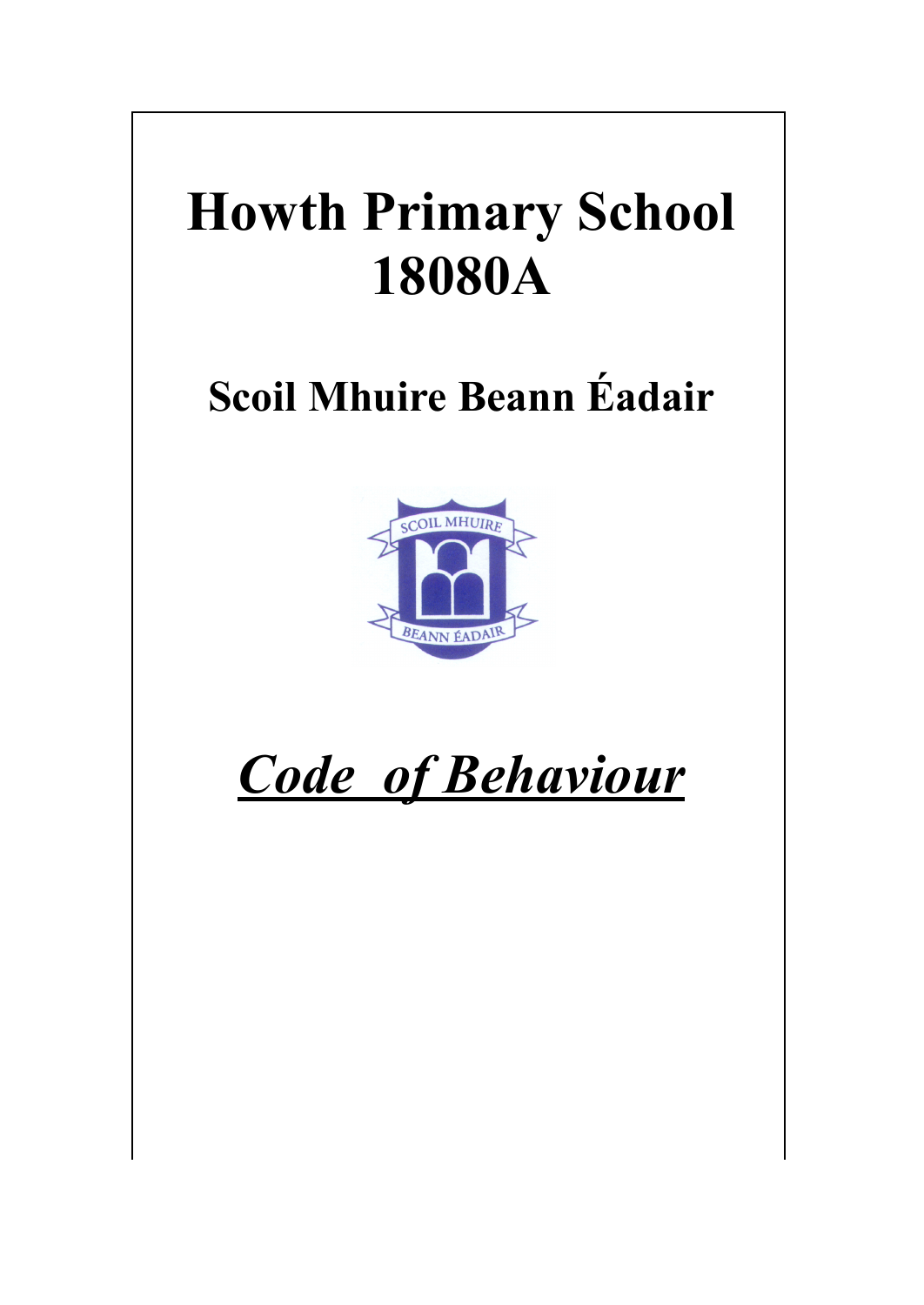#### **INTRODUCTION**

Howth Primary School places the greatest emphasis on a positive approach to encouraging good behaviour, based mainly on positive techniques of motivation, praise and encouragement. The aim of this code is to ensure that the individuality of each child is accommodated while also acknowledging the right of each child to education in a relatively disruption-free environment. Good discipline requires a high level of cooperation and communication between staff, pupils and parents. Every effort will be made to foster this co-operation.

#### **RELATIONSHIP TO THE CHARACTERISTIC SPIRIT OF THE SCHOOL**

The ethos of Howth Primary School is to create a happy learning atmosphere in which each student will feel secure and free from psychological, social, verbal and physical danger. To ensure this the school endeavours to provide a caring, stimulating and healthy environment throughout the whole school.

#### **GENERALAIMS**

1.The efficient operation of the school.

2.To create an orderly, happy and stimulating learning environment in the classroom.

3.To ensure the wellbeing and safety of all pupils and staff members'.

4.To maintain good order in the school and in the playground.

5. To develop good self-discipline in the pupils based on consideration, respect and tolerance for others.

## **STRATEGIES FOR PROMOTING POSITIVE BEHAVIOUR:**

The overall responsibility for discipline within the school rests with the Board of Management, the Principal and with the relevant special duties post holder. Each teacher has responsibility for the maintenance of discipline within his/her classroom, when on yard duty and on any organised out-of-school activity, while sharing a common responsibility for good order within the school premises. The school values the support and cooperation of parents in promoting positive behaviour.

Teachers will use disciplinary procedures sensibly and flexibly taking into account the individual circumstances and the seriousness of the misbehaviour, abiding by the principles of justice and fair play and Department of Education & Skills Guidelines.

## **1.Promoting Positive Behaviour**

The following strategies may be used to encourage good, and discourage unacceptable behaviour. This list is not exhaustive.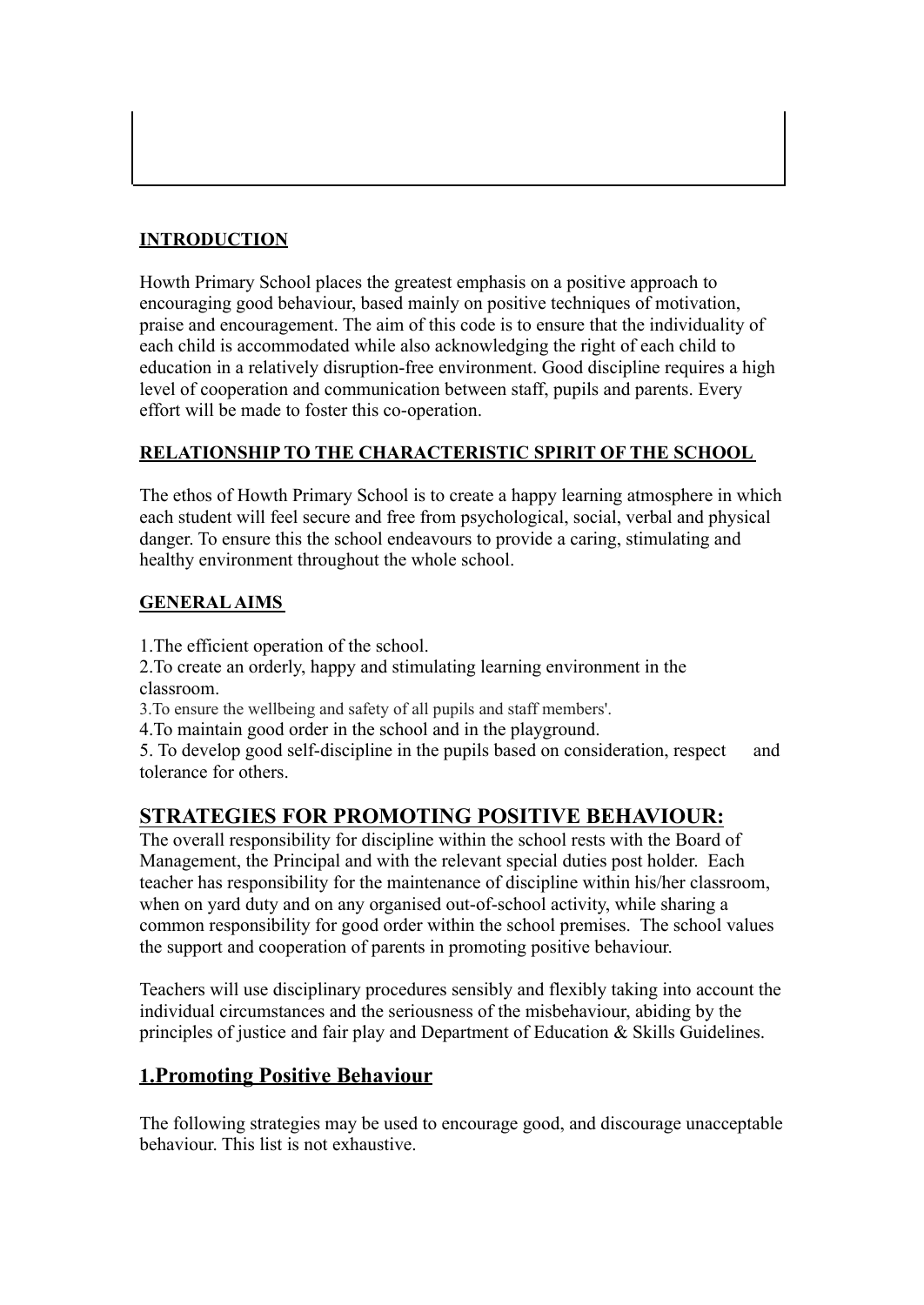- Children are encouraged and praised either orally or by written comment
- Reward for effort e.g. stars, sticker, merits for classes
- Children are complimented in class or sent to another class or to the Principal to display work well done.
- Children can be given small prizes, extra P.E. time, art time, golden time, iPad and laptops, exemption from homework etc as rewards for positive behaviour
- Children are given stickers,pupil of the week certificates as rewards.
- Each week teachers could select a 'student of the week' and a 'class of the month' may be handed out at assembly.
- For lining up in the yard the 'best at lining up' is called out and brought up to the front of the line. An 'outstanding pupil' or 'overall best at lining up' or someone you notice who plays well may be brought up to the front.
- Principal award in the form of a certificate.
- Extra privilege award, for example no homework, pyjama day, non uniform day, pizza and popcorn day, extra yard time etc

## **2. Supportive Interventions: below are some examples of supportive actions:**

- Discussion of behaviour with the child
- Classroom-based interventions, such as Circle Time, SPHE, or class meetings, with the option of informal consultation, (e.g. with parent(s)/guardian(s) or staff members)
- Informal record notes regarding incident or intervention. This information would be useful should a problem persist.
- Team conference to include classroom teacher, other involved staff, Deputy Principal and/or Principal.
- Individual reward chart with specific desired learning/behaviour outcome
- In-class Behaviour Management Programme such as Weaving Wellbeing, conflict resolution exercises, SPHE lessons and reflections etc.

#### **School Rules**

- Our general school rules are listed in Appendix A and B at the end of this document.
- At the beginning of each year the class teachers and children draft a list of class rules focusing on the positive aspects of behaviour. These are kept to a minimum. Rules will be applied in a fair and consistent manner, with due regard to the age of the pupils and individual difference.

## **CATEGORIES OF MISBEHAVIOURS**

Misbehaviours may be deemed minor, serious or gross and will be dealt with as appropriate based on the severity and frequency of the behaviour and the developmental stage of the child.

#### *LEVEL 1: MINOR MISBEHAVIOURS:*

These behaviours are those that interfere with the orderly learning environment of the school, classroom, and common areas. Students learn through their mistakes. To this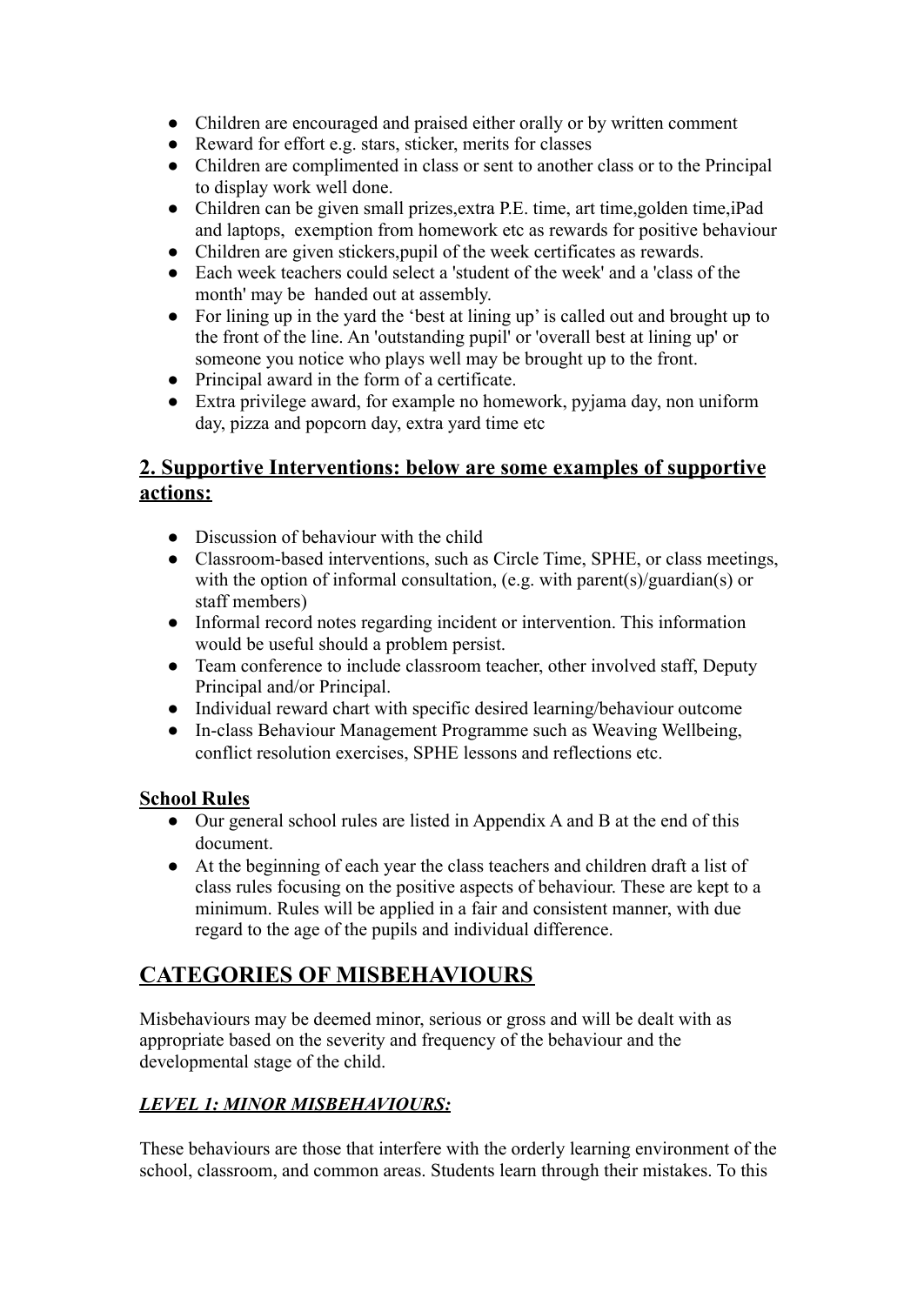extent, responses to the daily behaviours, which occur in school, will be developmentally appropriate, instructive and positive. Children will be taught what is expected and how they should behave.

Listed below are some examples of the types of behaviour that are included. Please note the list is not exhaustive:

- Talking in class
- Swinging on the chair
- Not paying attention
- Failure to prepare for class, forgetting necessary books or gear as defined by individual teachers
- Failure to engage in work/task assigned by the teacher
- Incomplete homework on a regular basis
- Incorrect uniform
- Disorganised work area
- Out of seat
- Name calling
- Telling Lies
- Running/creating disturbance in the hallways
- Disturbing the work or play of others
- Disrespectful language, tone, or manner
- Punctuality
- Rough play
- Being disrespectful towards a staff member
- Minor misbehaviour in school, yard or on school outings
- Possession of mobile phone/internet enabled devices i.e. didn't hand it up to the teacher at the beginning of the day

## *LEVEL TWO: SERIOUS MISBEHAVIOURS*

Serious behaviours are those that seriously interfere with the orderly environment of the school and are potentially dangerous to the safety and wellbeing of the students and staff.

Listed below are some examples of the types of behaviour that are included at this level. Please note the list is not exhaustive:

- Repeated instances of minor behaviours, which have not been modified by intervention
- Intentionally damaging school or personal property
- Stealing
- Repeated verbal abuse/use of profanity
- Repeated lying
- Disrespectful language or behaviour toward an adult
- Serious Misbehaviour in school, or during fire drill or on school outings
- Use of mobile phone/ internet enabled devices in class/school
- Taking photographs and/or videos of other pupils or staff without permission.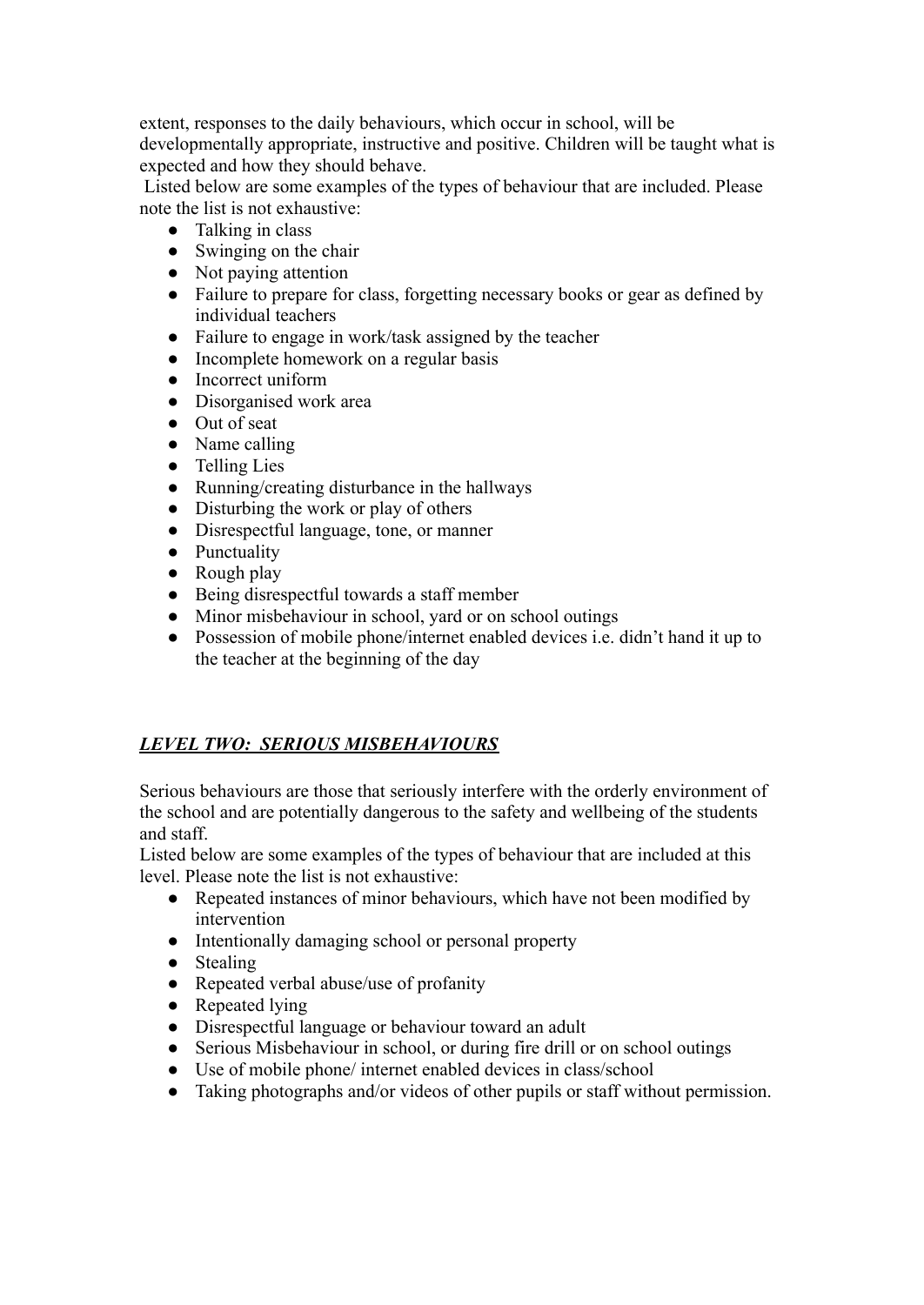## *LEVEL 3: GROSS MISBEHAVIOURS*

Level 3 behaviours are considered the most serious violations. These behaviours endanger the immediate health, safety and personal wellbeing of the pupils and staff of the school. They represent a direct threat to the orderly operation of the school environment. Situations, which include illegal activity, may result in contact with the Garda Síochána after parental involvement.

Listed below are some examples of the types of behaviour that are included in this level. Please note that the list is not exhaustive.

- Repeated or serious instances of Level 2 serious behaviours which have not been modified by intervention
- Bringing weapons,dangerous substances or incendiary material to school
- Serious assault:-Serious assault that causes injury to others or that has the potential to cause serious harm or damage.
- Behaviour that the school qualifies as extreme misbehaviour
- Leaving school grounds without permission

## **SANCTIONS FOR UNACCEPTABLE BEHAVIOURS**

The purpose of a sanction is to bring change in behaviour. The sanctions imposed for misbehaviour are dependent upon the severity and frequency of the specific behaviour and the developmental stage of the child.

Below is a list of sanctions that are divided into class-based, school-based and formal-based.This list is not exhaustive.

#### *Class-Based Sanctions*

- Verbal reprimand including advice on how to improve behaviour
- Temporary separation from peers
- Prescribing additional work or unfinished classwork or homework which was not completed by the student due to lack of effort, concentration or non compliance to be completed during a breaktime.
- Loss of Privileges: Junior: eg. loss of a classroom job, golden time Senior: eg.loss of golden time or exclusion from class trip
- Reflection sheet describing the incident
- At the discretion of the class teacher a pupil may be referred to the principal for serious breaches of discipline, disruptive behaviour or repeated incidents of minor misbehaviour.
- Communication with parents/guardians by the class teacher informing them of the unacceptable behaviour
- Detention: Use of yellow and red cards. These are used for detention purposes and as a means of communication to the pupils. A yellow card is a verbal warning that if an unacceptable minor behaviour doesn't improve there will be a red card which means a lunchtime detention. An instant red card can be given for repeated minor behaviours, gross or serious behaviours. The teacher will inform the deputy principal and principal when a detention has been sanctioned. The parents will be informed by the class teacher of the reason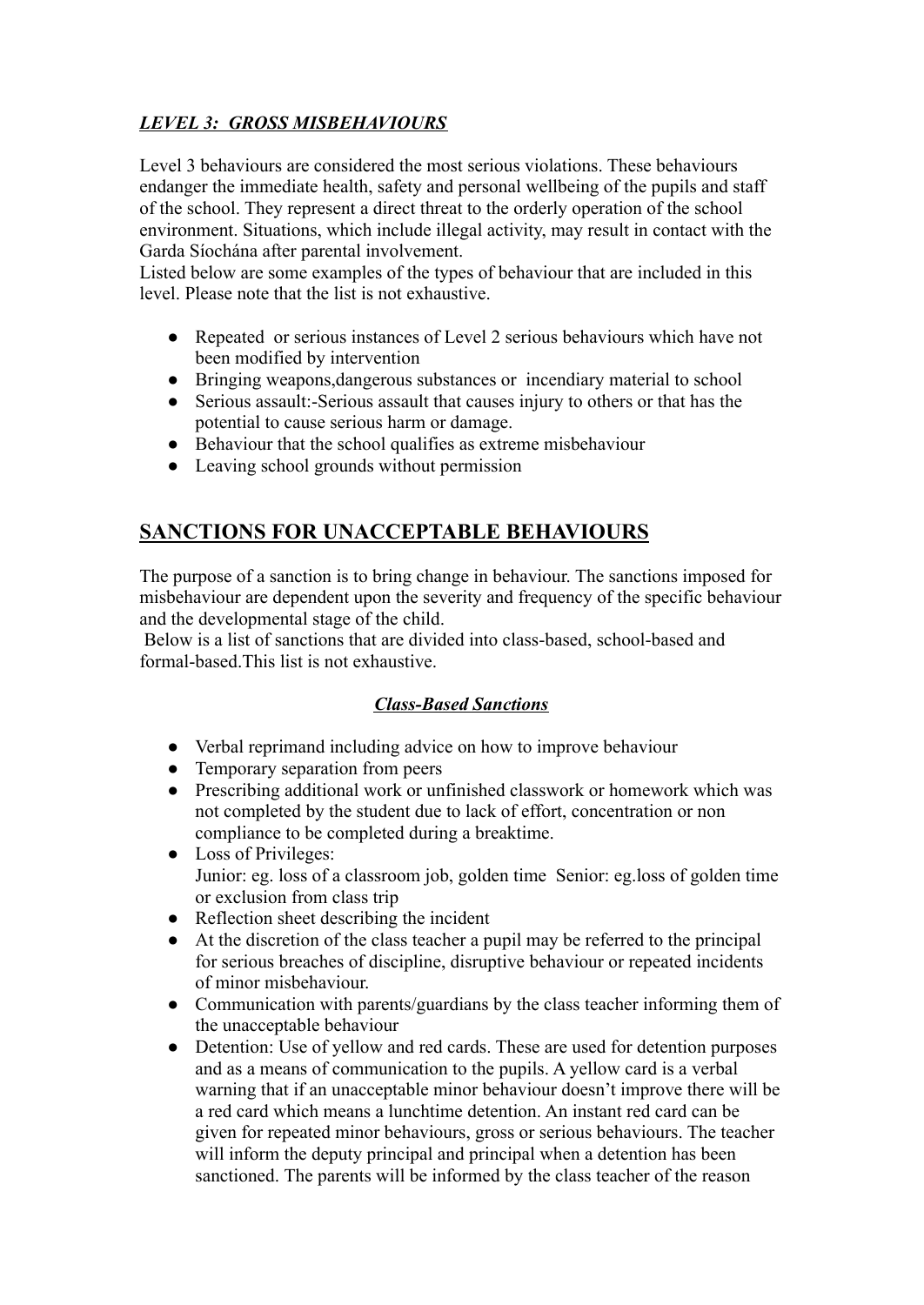prior to the detention day and a letter will be sent home following detention, signed by parents, class teacher and deputy principal and returned to the school for record.

#### *School-Based Sanctions involving other members of staff*

- One-to-one or small group social skills lessons with members of the SEN team
- Individual Behaviour Modification programme (tailored to the particular needs of the pupil) where appropriate
- Detention: as per class-based sanctions
- Depending on the seriousness of the behaviour the child may be asked to meet with the principal and/or deputy principal to discuss the incident of misbehaviour
- Depending on the severity and frequency of behaviours, communication by the principal to parents/guardians to inform and discuss misbehaviour
- Class teacher and/or Principal may need to meet with one/both parents
- In-school suspension where the child is in school but is supervised in another class
- Anticipated use of suspension

## *Formal-based sanctions involving the school's Board of Management.*

- Referral to Board of Management i.e. Chairperson of the Board of Management may be informed and parents/guardians are requested to meet with the Chairperson or other designated Board member and the Principal.
- Suspension will proceed in line with the government's Department of Education guidelines. Please refer to Appendix D at the end of this document.
- Expulsion will proceed in line with the government's Department of Education guidelines. Please refer to Appendix D at the end of this document.

## *Sanctions for Managing Extremely Difficult Behavioural Problems*

In the case of a pupil with an extremely difficult behavioural problem or where a pupil presents a real threat to the safety of another pupil or member of staff the following strategies shall apply:

- 1. Removal of the pupil or the class from the area of difficulty, e.g. class, playground etc.
- 2. Parent/guardian to be contacted immediately and requested to remove the pupil
- 3. School will receive an acknowledgement from the parents/guardians and the child that the behaviour was unacceptable and an undertaking that it will not be repeated
- 4. Behaviour Modification plan (where appropriate)
- 5. Parent/guardian may be put on notice that suspension and/or expulsion will be a real possibility if offending behaviour continues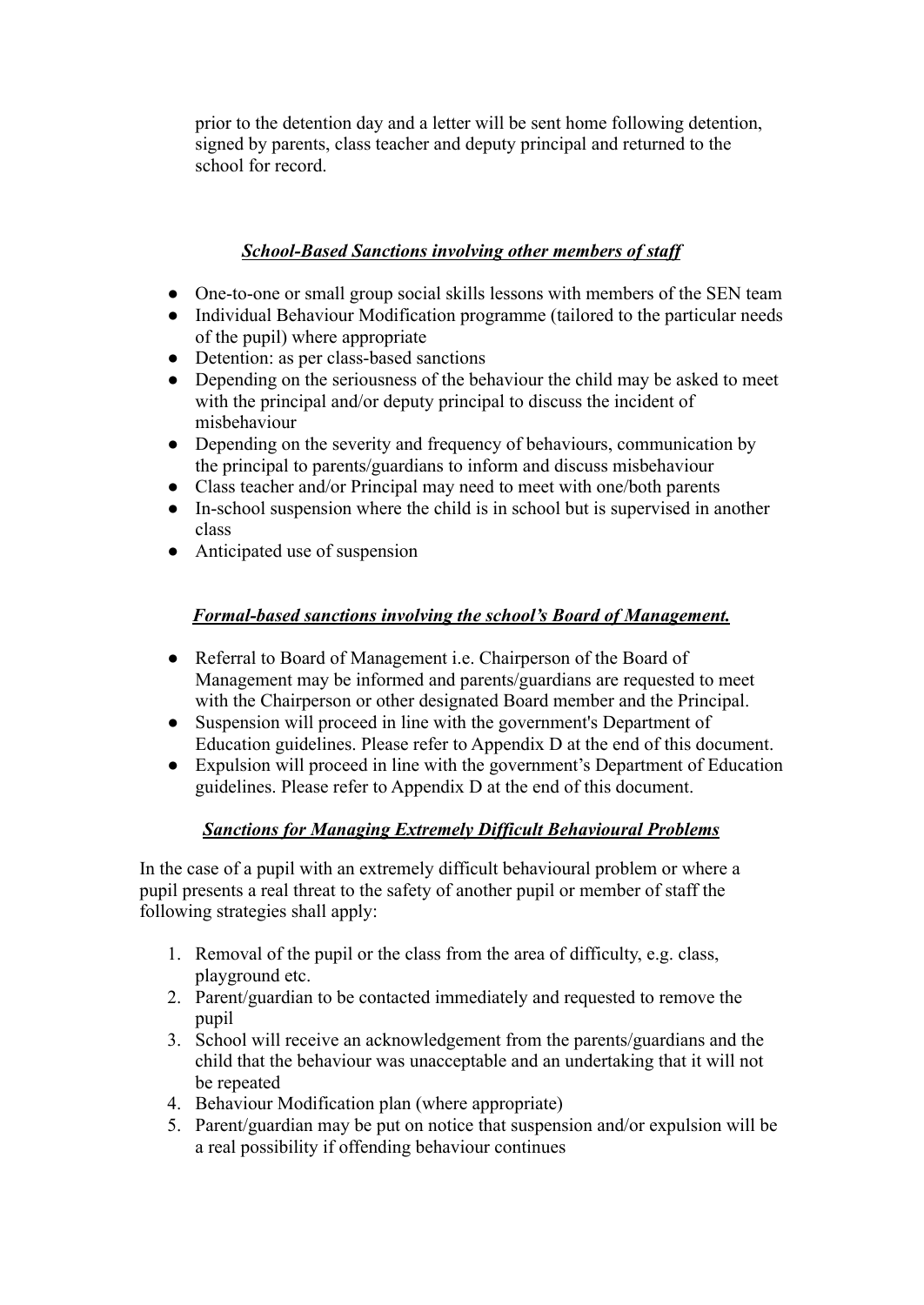#### **Bullying:**

All incidents of bullying including cyberbullying will be dealt with as outlined in the school's Anti-bullying policy. The severity, frequency and nature of the bullying will determine the sanctions where necessary.

#### **Record Keeping:**

Teachers should keep a written record of all instances of serious and gross misbehaviour as well as a record of improvements in the behaviour of disruptive pupils.

In line with the school's policy on record keeping, and data protection legislation, formal records in relation to pupils' behaviour are kept in a secure filing cabinet. Copies of formal communications with parents will be retained in the school. Records of more serious incidents are recorded on a specific Incident Report Form and a copy is given to the Principal.

#### **SUCCESS CRITERIA**

This policy will be deemed to be successful when the following are observed: 1.Positive behaviour in classrooms, playground and school environment

2.Practices and procedures listed in this policy being consistently implemented by teachers

3.Positive feedback from teachers, parents and pupils.

#### **Roles and Responsibilities**

| Role of parent $(s)$ : | Discussion reinforcement of the school's Code of Behaviour,<br>Conduct $& Discipline with child (ren)$                                                                                      |
|------------------------|---------------------------------------------------------------------------------------------------------------------------------------------------------------------------------------------|
| Role of teachers:      | Discussion / Reinforcement/ Review of Policy                                                                                                                                                |
| Role of Principal:     | The Principal will monitor the effectiveness of the policy on a<br>regular basis and communicate with the In-School Management<br>Team/Parents Association/Board of Management as necessary |
|                        |                                                                                                                                                                                             |

Role of Special Duties Post Holder (Post 1):

Post Holder will monitor and coordinate discipline in liaison with the Principal and other members of staff

#### **Documents Attached:**

- 1. Appendix A:Scoil Mhuire Howth School Rules
- 2. Appendix B:Scoil Mhuire Howth yard/playground rules.
- 3. Appendix C: Detention Letter template
- 4. Appendix D: Suspension/Expulsion Procedures

#### **Timeframe for Implementation & Review**

The original policy was ratified in September 2004. It is reviewed on a regular basis as deemed necessary.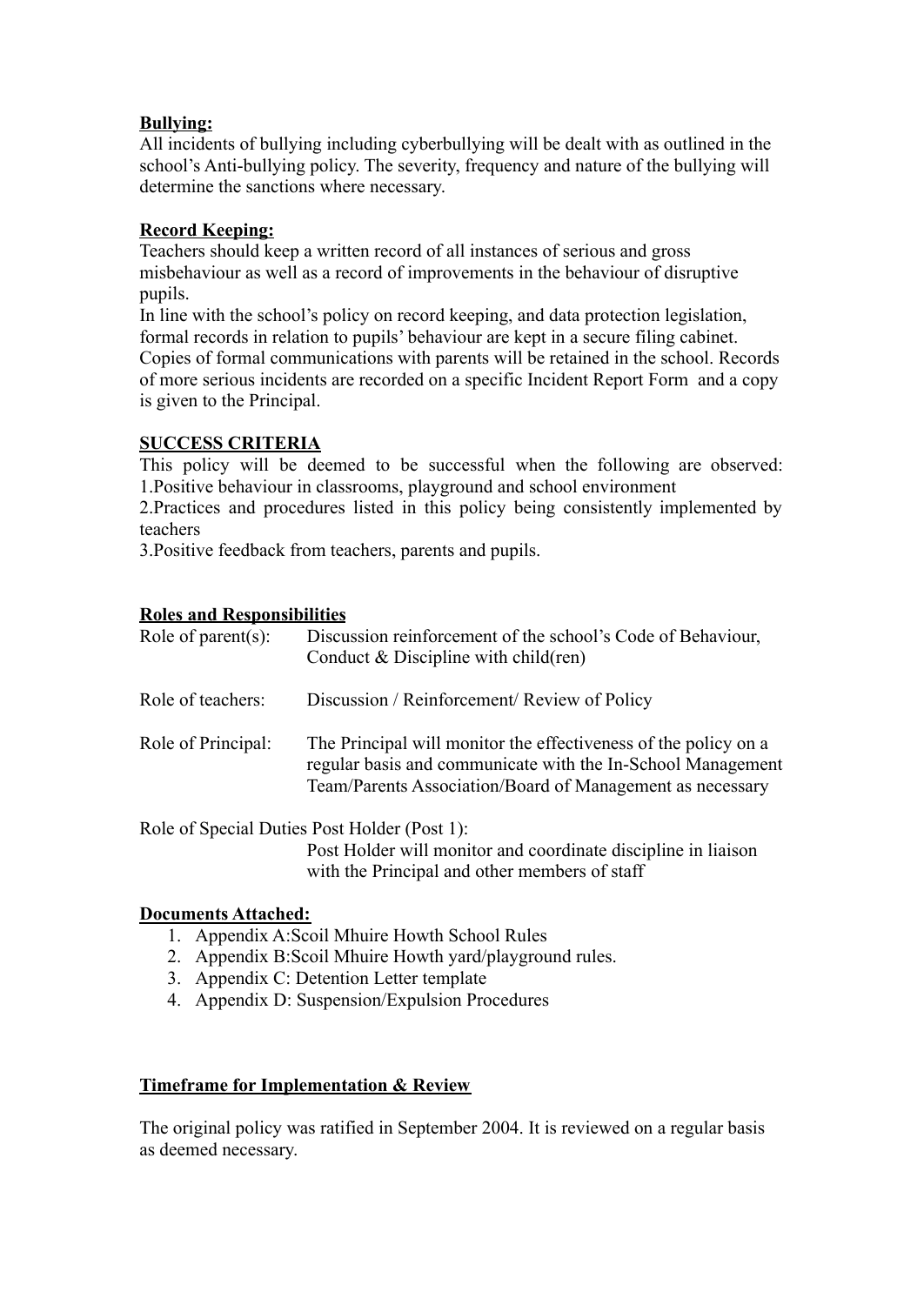## **Responsibility for Review**

Involved in this review will be the Principal, In-School Management Team, teachers, parents and Board of Management.

| 08/02/2010 |
|------------|
| 20/03/2012 |
| 26/02/2014 |
| 05/04/2017 |
| 30/03/2020 |
| 03/02/2022 |
|            |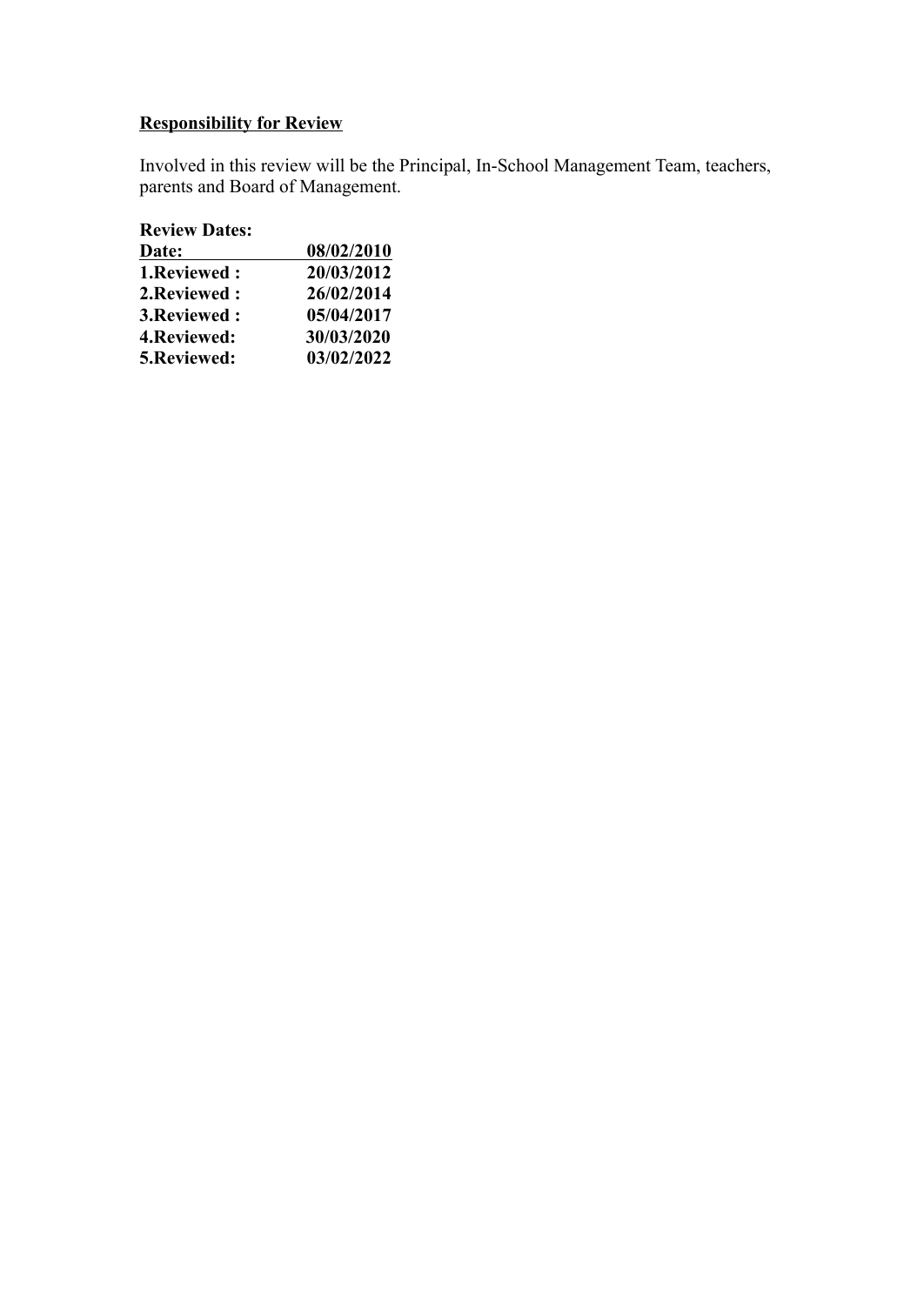## **Appendix A**

#### **SCHOOL RULES**

The rules are kept to a minimum and are at all times devised with the health, safety and welfare of all members of the school community in mind. Respect and consideration for others forms the basis for our code of good behaviour.

Where appropriate the rules are positively stated in terms of what pupils **should** do:

★ Pupils should take care at all times not to hurt or injure themselves or others.

★ Pupils should strive towards a high level of good manners and courtesy to fellow pupils, teachers and visitors. Polite language is expected.

- ★ In the interest of Safety and Good Order pupils should comply with the rules designed for their collective well being. These rules are communicated to them and reinforced as the need arises.
- ★ School and other persons' property and equipment will be treated with respect.

 $\star$  In the playground directions given by the supervising teacher are to be followed implicitly.

★ Older children should, as far as practicable, protect and care for younger children.

 $\star$  Children should attend school punctually and regularly, and must stay on the school premises for the duration of the school day. They may only leave with the express permission of the class teacher or Principal. This will normally only be given on a written request from the parent.

★ Children should pay attention to neat dress and good personal hygiene. Full school uniform must be worn (unless alternative arrangements have been authorized by class teacher/principal, i.e. school outing etc.).

- $\star$  Long hair must be tied back at all times.
- $\star$  Make-up is not allowed to be worn in school.
- $\star$  Chewing gum is not permitted in school.

 $\star$  Jewellery: Necklaces are not permitted in school for health and safety reasons Only stud ear-rings are permitted. Long ear-rings are not.

- ★ Mobile phones must be turned off and handed up to the teacher at the beginning of the school day and returned at 2:30pm.
- ★ Bad language will not be tolerated.
- $\star$  Corridors are quiet zones at all times.
- $\star$  Class assignments and homework should be completed to the best of a pupil's ability.
- ★ Pupils are expected to adhere to the rules and procedures put in place as per our Covid-19 School Response Plan
- $\star$  Pupils are expected to adhere to the rules pertaining to the vard as outlined in Appendix B.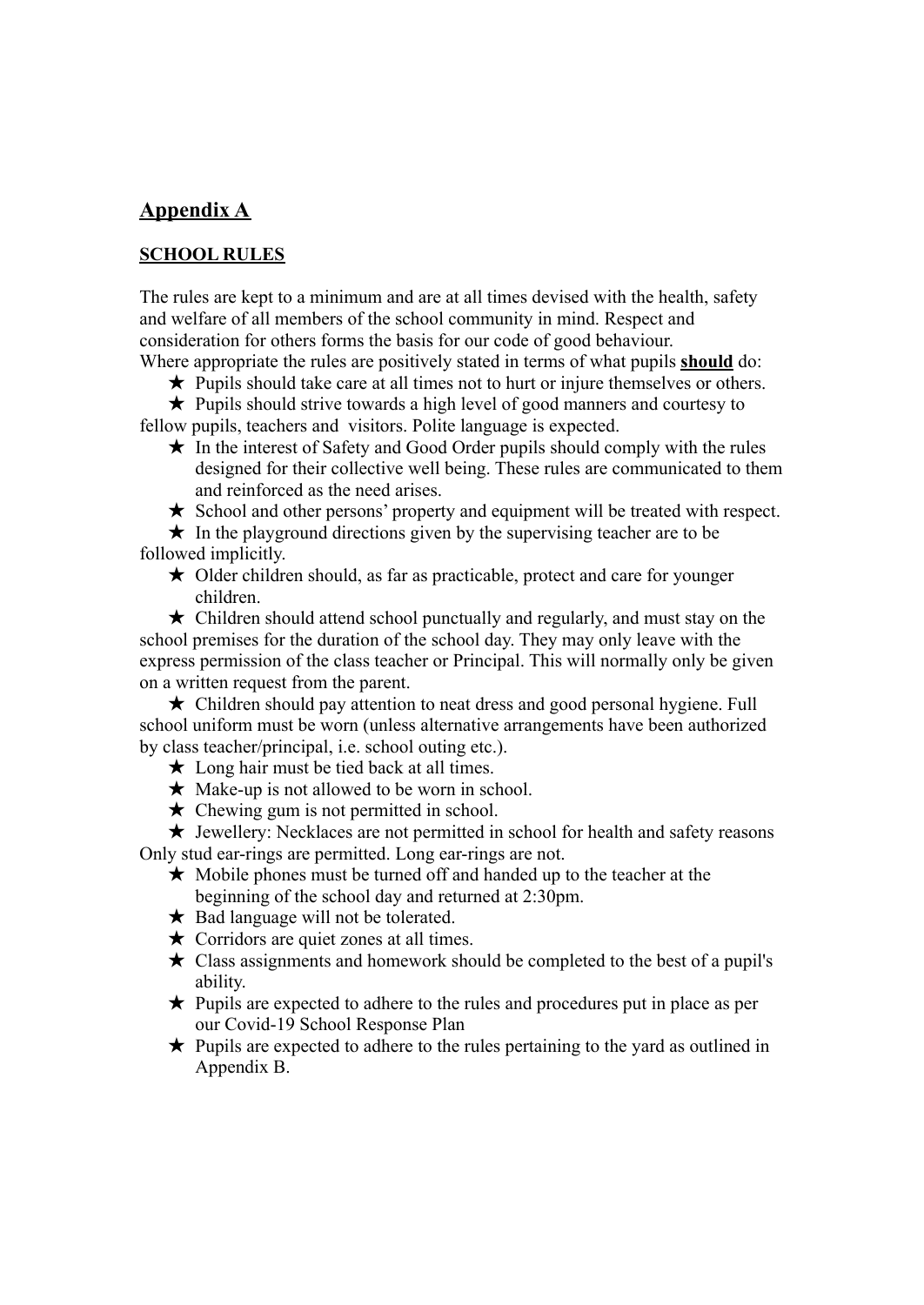## **Appendix B**

#### **Scoil Mhuire Howth Primary School Yard Rules**

A copy of this is to be kept in each classroom. Each teacher should remind the children of these rules from time to time. They are by no means exhaustive. This is a working document and can be added to when required.

- Pupils should not give piggy-backs, lift others or give the bumps.
- Pupils should refrain from charging/group running from one end of a yard to the other.
- Running through skipping ropes is not permitted
- Pupils should not kick, hit or punch another pupil
- Pupils should not sit, walk or climb on the exterior walls
- Bulldog type games are not permitted.
- Two balls maximum on the astro, small tennis ball allowed for each class on main yard.
- Staff car park and ramp area is out of bounds
- Walking around in large groups with arms around each other is not permitted
- Chewing gum is not permitted
- Train games are not permitted
- Fair play in games is what is expected at all times. Nobody is to be deliberately left out of a game or told they are not welcome to play.
- Bullying- we have a zero tolerance in this school. Please report early to a member of staff so that it can be stopped and don't stand by and watch it happen to others
- On wet days children remain in their classrooms. Doors are to be left open. Children are not allowed to run around.
- Children are expected to obey instructions from the staff member on duty without delay or question
- School property must be respected and not damaged or destroyed.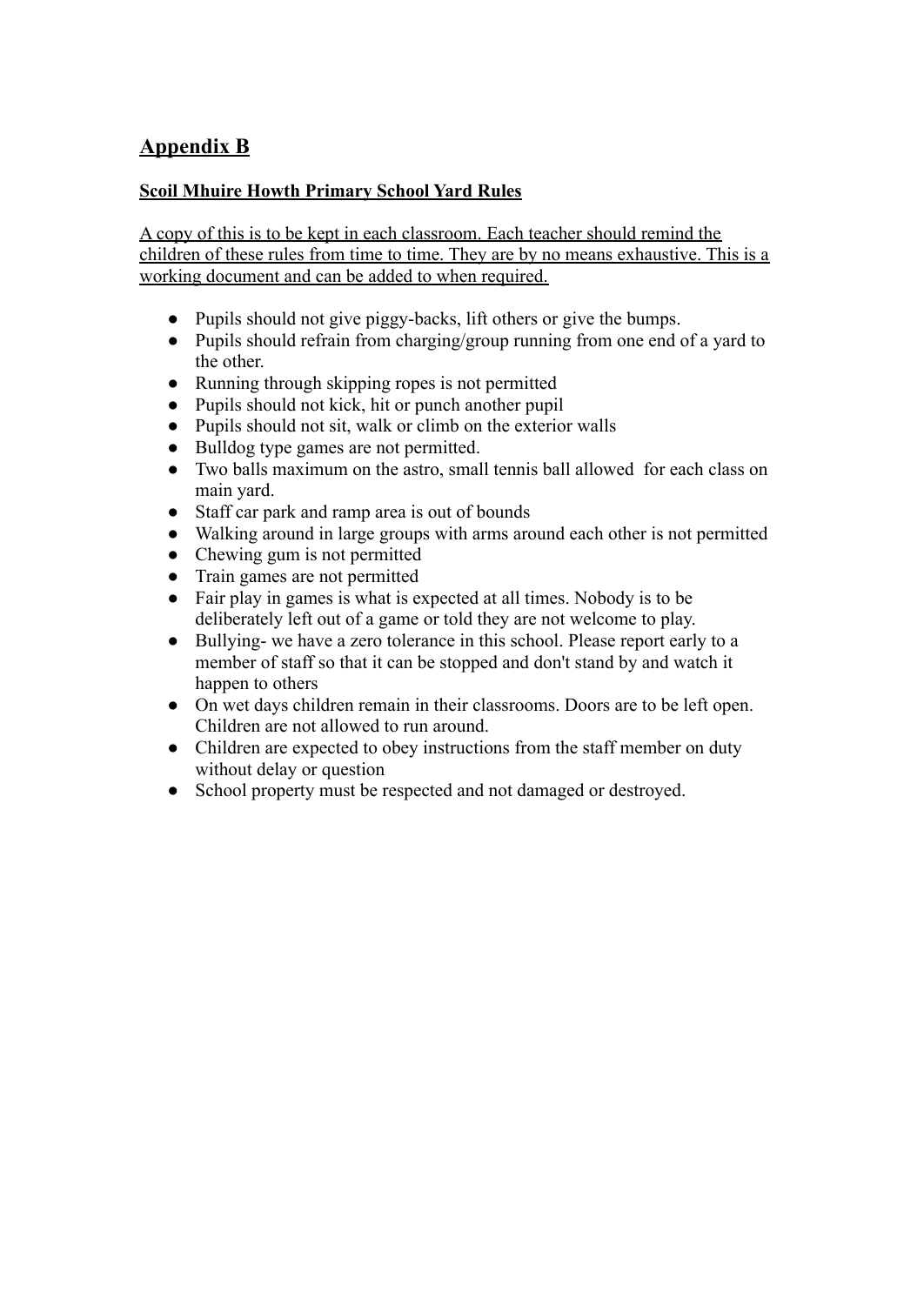#### **Appendix C**

**Howth Primary School Principal:** Scoil Mhuire N.S Mary Downes

Howth, Co. Dublin Email: [howthns@gmail.com](mailto:howthns@gmail.com) Phone/Fax: 01 8323572 www.howthprimaryschool.ie

10/3/2020

Dear Parents,

has received a lunchtime detention today for not adhering to the school rules as outlined in our code of behaviour policy.

\_\_\_\_\_\_\_\_\_\_\_\_\_\_\_\_\_\_\_\_\_\_\_\_\_\_\_\_\_\_\_\_\_\_\_\_\_\_\_\_\_\_\_\_\_\_\_\_\_\_\_\_\_\_\_\_\_

\_\_\_\_\_\_\_\_\_\_\_\_\_\_\_\_\_\_\_\_\_\_\_\_\_\_\_\_\_\_\_\_\_\_\_\_\_\_\_\_\_\_\_\_\_\_\_\_\_

Yours sincerely,

Mr. ……….. [ Class Teacher] Aisling Heerey [Deputy Principal] Mary Downes [ Principal]

Please sign below that you have received this note and return it to the class teacher.

**Parent/Guardian Signature:**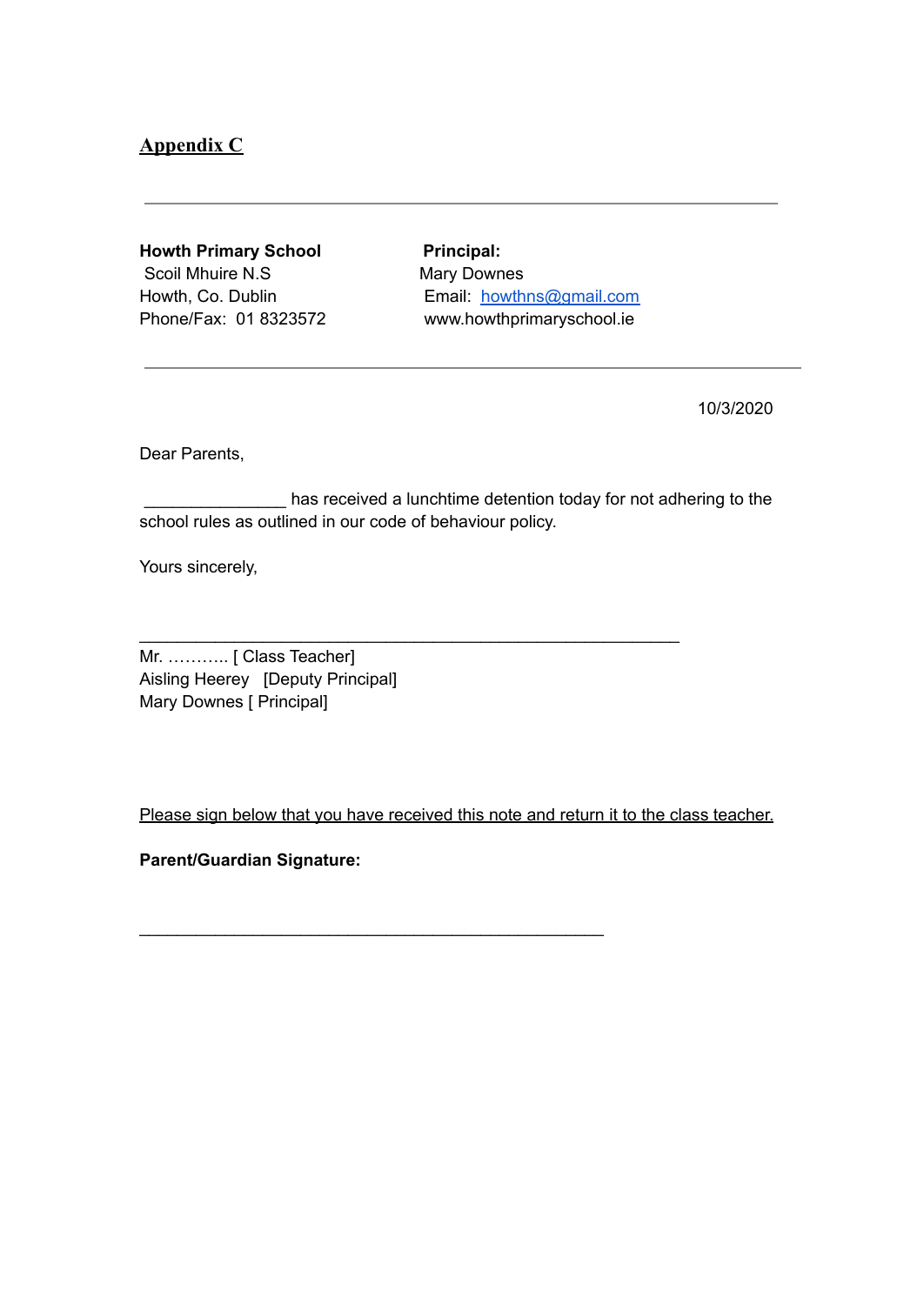#### **Appendix D**

#### **SUSPENSION/EXPULSION PROCEDURES**

#### **Suspension and Expulsion will proceed in line with relevant governmental/Department of Education procedures.**

In the most serious incidents, suspension and expulsion may be considered. This measure will only be used as a last resort. The Board of Management will ensure that:

- Fair procedures are used for suspension and expulsion and that all staff are aware of these procedures
- Every reasonable effort will be made to ensure that fair procedures are accessible to those from different language or cultural backgrounds
- There are no undue delays in the investigation and in making decisions about the imposition of suspension or expulsion
- All matters to do with an investigation are dealt with in confidence
- In circumstances of particular complexity, the school authorities may seek legal advice to support their decision making.

#### **Suspension**

For the purposes of this document, suspension is defined as:

*'Requiring the student to absent him/herself from the school for a specified, limited period of school days' (*Developing a Code of Behaviour: A Guide to Schools NEWB 2008)

Suspension will be used as a sanction where all other strategies have failed and where all other efforts of the school in consultation with the parents or guardians of the pupil have failed to achieve a satisfactory conclusion.

The principal may consider an immediate suspension to be necessary where the continued presence of the student in the school at the time would represent a serious threat to the safety of others. Parents / guardians may be requested to collect a student from school during the day if their continued presence constitutes a threat. Parents/guardians may be asked to keep a student home from school for a number of days and this form of suspension will be notified to parents/guardians by the principal.

Before serious sanctions such as suspension/expulsion are used, communication between the school and parents will take place. Suspension will be in accordance with Rules for National Schools and the Education Welfare Act 2000. Copies of all correspondence will be retained).

During the period of suspension, the student retains their place in the school. The Board of Management has the authority to suspend and this authority has been delegated to the principal. This authority, however, has limits, for example the Board of Management of Scoil Mhuire, Howth Primary School has given approval to the Principal to suspend a pupil for a period of three school days, where a BOM meeting cannot be called in a timely fashion.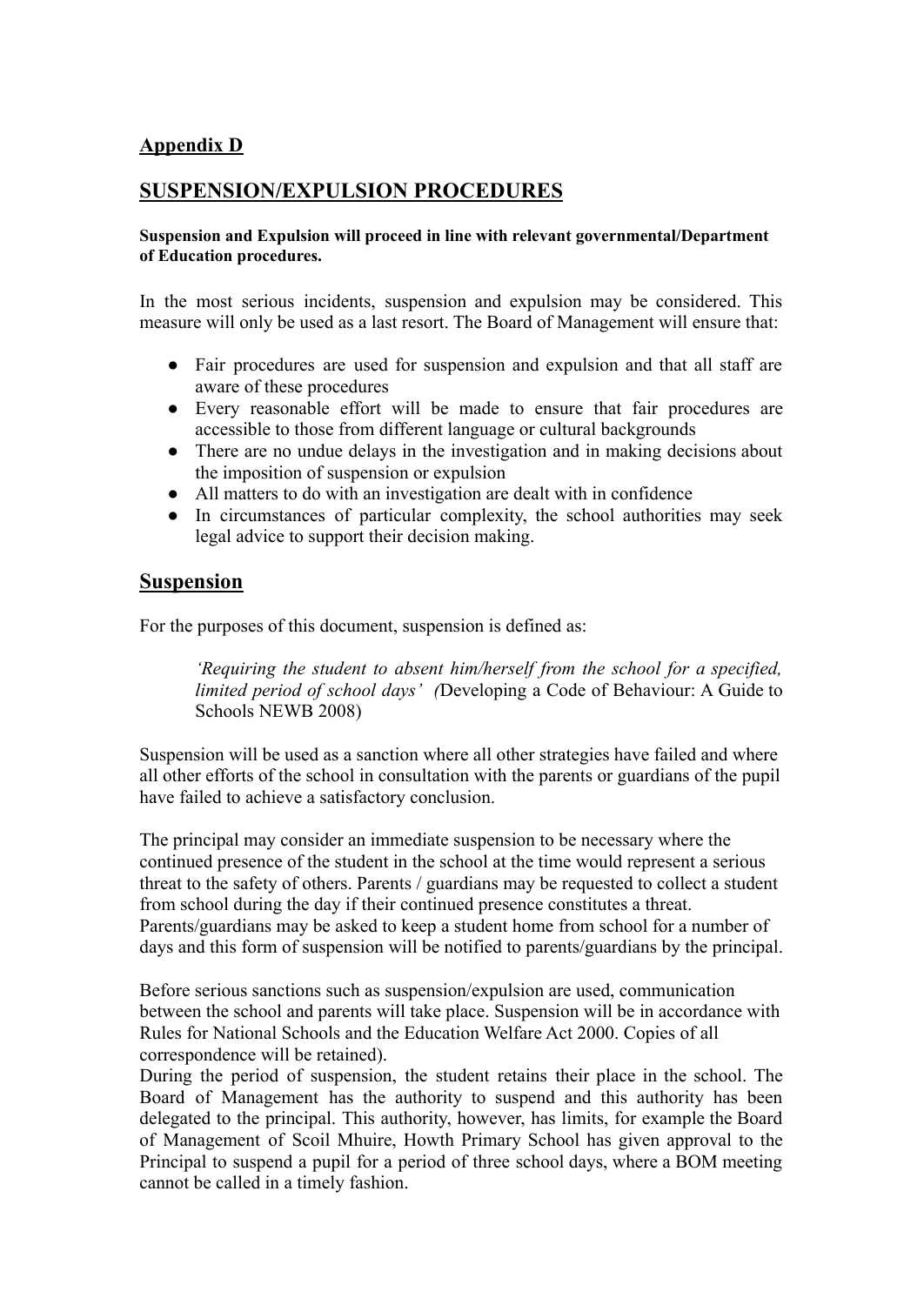The grounds for suspension include:

- The student's behaviour has had a seriously detrimental effect on the education of others or to the teaching process
- The student's continued presence in the school at this time constitutes a threat to the safety and welfare of others or to the pupils own safety and wellbeing
- The student is responsible for serious damage to property

All suspensions, for whole days or part of a day will be recorded by the principal and reported to the BOM.

When any sanction, including suspension, is completed, a student will be given the opportunity and support for a fresh start. The school will arrange, where possible, for a member of staff to provide support to the student during the reintegration process.

#### **Procedures in respect to Suspension**

The procedural steps will include:

- Parents will be informed by phone or in writing. The letter will confirm:
	- 1. Period of the suspension and the dates on which the suspension will begin and end
	- 2. Reasons for the suspension
	- 3. Arrangements for returning to school, including any commitments to be entered into by the student.
	- 4. Provision for an appeal to the Board of Management
	- 5. Right to appeal to the Secretary General of the Department of Education and Science (Education Act 1998, section 29)
- Written notification will be signed by the Secretary to the B.O.M. and has the benefit of ensuring that there is a formal and permanent record of having informed parents. It also ensures that parents are clear about what their son/daughter is alleged to have done. It serves the important function of underlining to parents the seriousness with which the school views the alleged misbehaviour.
- Except in the case of immediate suspension, parents will be invited to come to the school to discuss their child's case. Parents and pupil will be given an opportunity to respond before a decision to suspend is made and before any sanction is imposed. This meeting will provide an opportunity to ask questions about the misbehaviour, and for the school to explore with parents how best to address the student's behaviour.
- A pupil will not be suspended for more than 3 days by the Principal. If a proposal in excess of 3 days is being considered, the matter will be referred to the BOM.
- A period of up to 5 days may be sanctioned by the Chairperson in circumstances where a meeting of the BOM cannot be convened in a timely fashion.
- The BOM can place a ceiling of 10 days on any one period of suspension imposed by it.